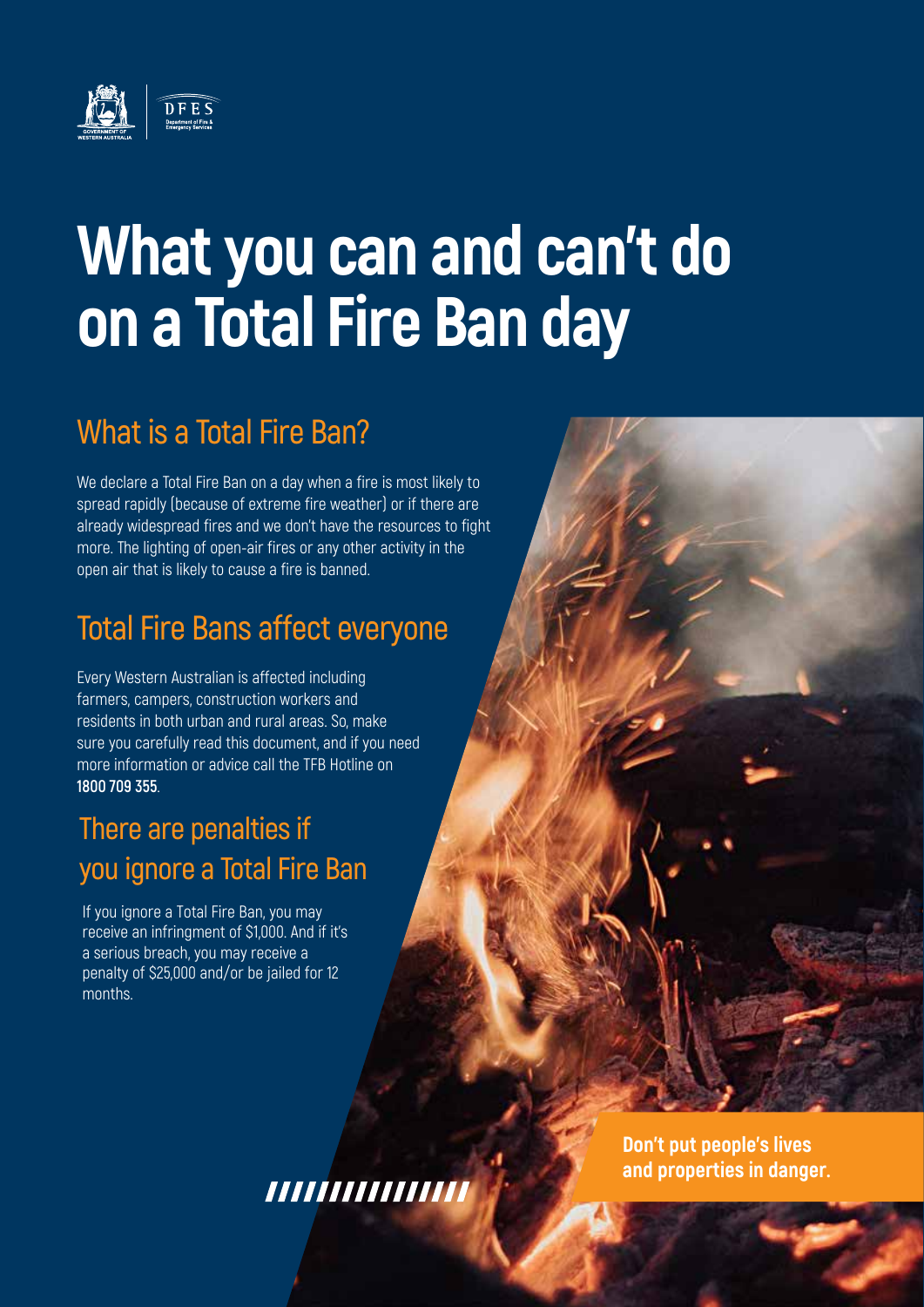## **Anyone who lives in WA**

**Do not throw a burning cigarette, cigar or match into an area that may catch alight, including from a vehicle.**

#### **In open-air, you cannot:**

- Light, maintain or use a fire (even when camping)
- Burn leaves, garden waste or grass cuttings
- Use an incinerator
- Grind, weld, solder, gas cut or use any other type of 'hot work'
- Use fireworks
- Operate a hot-air balloon
- Use a BBQ that uses solid fuel (see BBQ section for more)
- Use an outdoor wood-fired pizza oven or stove

**Some industries and activities can be given an exemption, to carry out certain activities. And some activities being carried out by industry, business and public authorities are allowed, as long as certain conditions are adhered to.**

**If you want more information regarding these activities, and the conditions required to carry them out on a TFB, visit dfes.wa.gov.au/totalfirebans**

**In any area where there is bush, crops, pasture and stubble, you cannot use equipment powered by an internal combustion engine such as:** 

- A chainsaw or lawn mower
- A plant trimmer or grass trimmer
- Bobcats, excavators, bulldozers (or any other similar machines)
- A welder
- A car
- A tractor
- A motorbike
- An angle grinder
- A quad bike
- A dune buggy
- A generator

**This includes if you are inside a shed with one or more open sides.**

**You can undertake these activities inside your shed if it is fully enclosed on all sides (i.e. has a door, four walls and a roof), so sparks don't blow outside.**

**Undercover areas such as patios, pergolas and huts that are open or partially open, are considered to be open-air.**

Help us make WA a safer state. Check if there's a Total Fire Ban today at **emergency.wa.gov.au |** FOR A **SAFER STATE**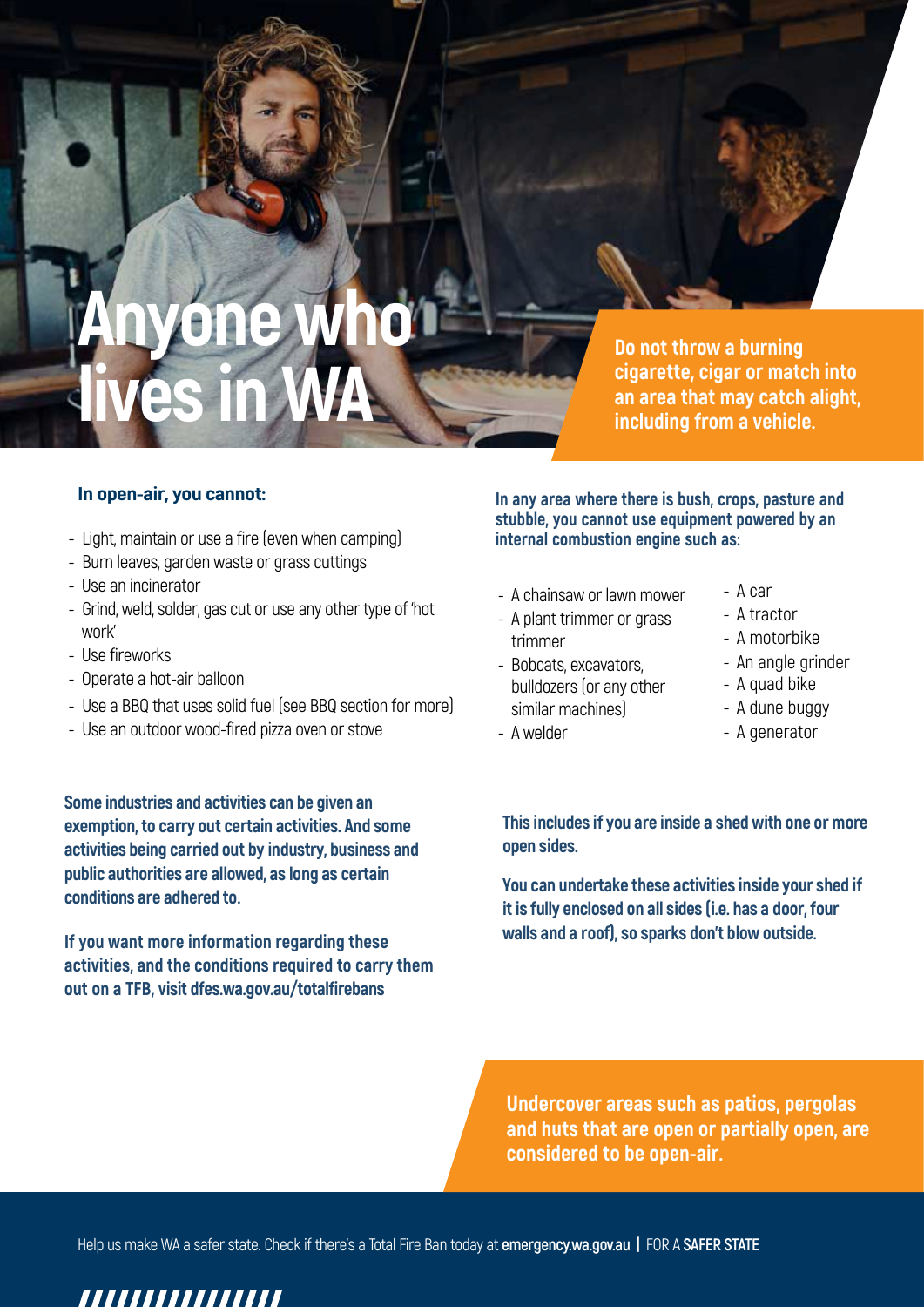# **Barbecuing or cooking outdoors**

### **You cannot use any BBQ or cooker (including Webers) that requires solid fuel:**

- **-** Wood
- **-** Charcoal
- **-** Heat beads

#### **You can use a gas or electric BBQ or cooker, if:**

- **-** It's a permanent BBQ in a public picnic area
- **-** You use it in a public space within the sign posted BBQ area
- **-** It's at or in your home
- **-** It has an enclosed flame
- **-** You clear all material that could burn within a 5m radius around it.

\*\* DFES recommends you have an immediate water supply near by.

\*\* DFES recommends the activity is always attended by a responsible adult.

> **Short green grass less than 5cm in height and reticulated gardens are not considered to be flammable.**

,,,,,,,,,